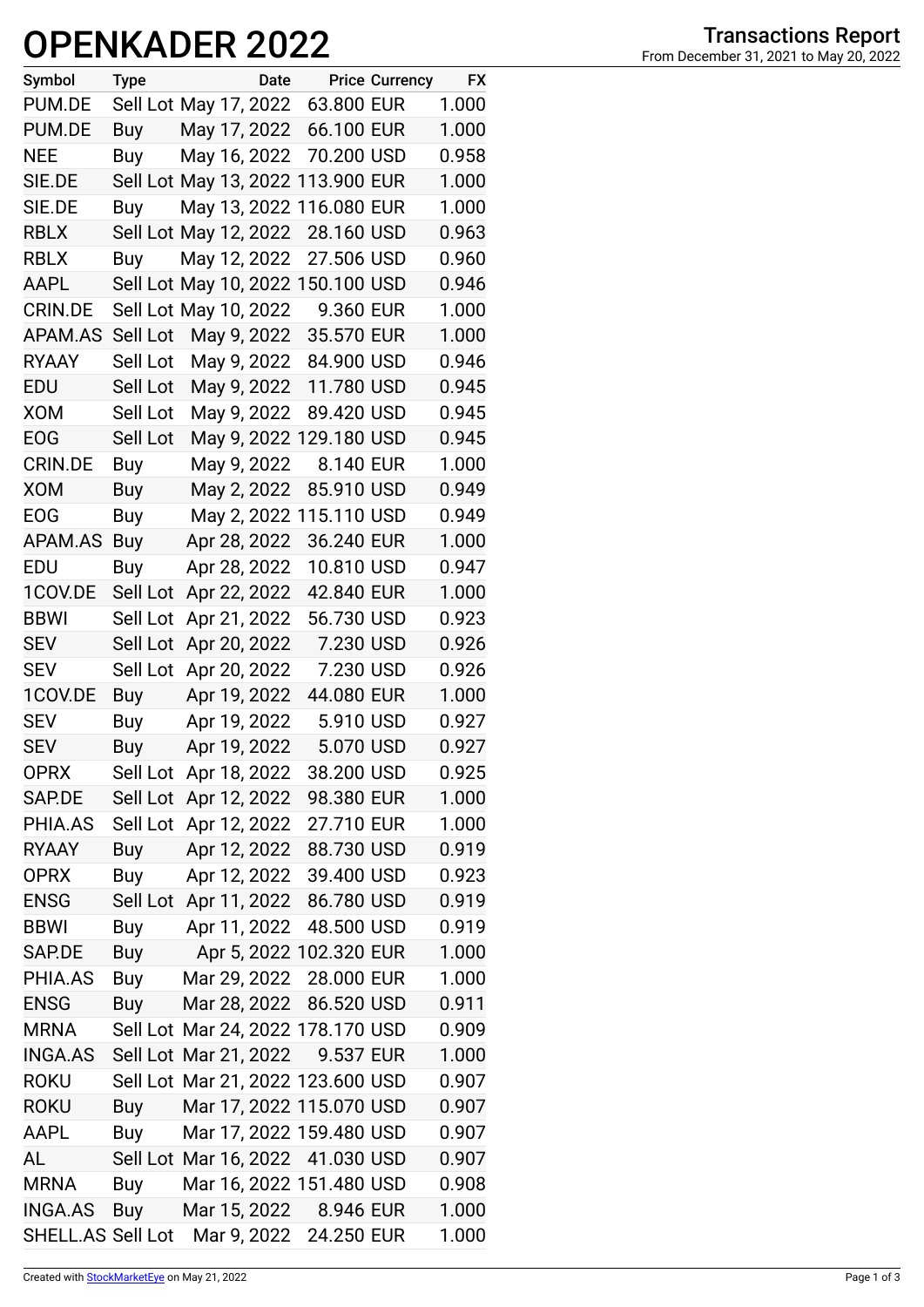## **OPENKADER 2022**

| Symbol              | <b>Type</b> | Date                              |            | <b>Price Currency</b> | <b>FX</b> |
|---------------------|-------------|-----------------------------------|------------|-----------------------|-----------|
| AL                  | Buy         | Mar 8, 2022                       | 35.160 USD |                       | 0.920     |
| <b>BTU</b>          | Sell Lot    | Mar 7, 2022                       | 24.560 USD |                       | 0.920     |
| AMAT                | Sell Lot    | Mar 7, 2022 125.780 USD           |            |                       | 0.920     |
| DBPK.DE             | Sell Lot    | Mar 4, 2022                       | 0.421 EUR  |                       | 1.000     |
| DBPD.DE             | Sell Lot    | Mar 4, 2022                       | 1.865 EUR  |                       | 1.000     |
| <b>BTU</b>          | Sell Lot    | Mar 4, 2022                       | 25.330 USD |                       | 0.915     |
| <b>SHELL.AS Buy</b> |             | Mar 4, 2022                       | 22.420 EUR |                       | 1.000     |
| DBPK.DE             | Buy         | Mar 4, 2022                       | 0.408 EUR  |                       | 1.000     |
| DBPD.DE             | Buy         | Mar 4, 2022                       | 1.773 EUR  |                       | 1.000     |
| <b>AMAT</b>         | Buy         | Mar 3, 2022 131.210 USD           |            |                       | 0.900     |
| <b>BTU</b>          | <b>Buy</b>  | Mar 1, 2022 18.300 USD            |            |                       | 0.892     |
| LQQ.PA              | Sell Lot    | Feb 28, 2022 717.650 EUR          |            |                       | 1.000     |
| <b>SE</b>           | Sell Lot    | Feb 28, 2022 143.880 USD          |            |                       | 0.894     |
| DBPK.DE             | Sell Lot    | Feb 25, 2022                      | 0.425 EUR  |                       | 1.000     |
| LQQ.PA              | <b>Buy</b>  | Feb 25, 2022 667.040 EUR          |            |                       | 1.000     |
| SE                  | Buy         | Feb 25, 2022 126.500 USD          |            |                       | 0.887     |
| DBPK.DE             | Sell Lot    | Feb 24, 2022                      | 0.451 EUR  |                       | 1.000     |
| DBPK.DE             | Buy         | Feb 23, 2022                      | 0.398 EUR  |                       | 1.000     |
| AAPL                | Sell Lot    | Feb 22, 2022 165.770 USD          |            |                       | 0.884     |
| <b>FUBO</b>         | Sell Lot    | Feb 17, 2022                      | 9.750 USD  |                       | 0.880     |
| <b>PLTR</b>         | Sell Lot    | Feb 17, 2022                      | 12.400 USD |                       | 0.880     |
| AD.AS               | Sell Lot    | Feb 16, 2022                      | 27.900 EUR |                       | 1.000     |
| <b>ARE</b>          |             | Sell Lot Feb 14, 2022 184.900 USD |            |                       | 0.885     |
| <b>ORCL</b>         | Sell Lot    | Feb 14, 2022                      | 79.140 USD |                       | 0.884     |
| <b>FUBO</b>         |             | Sell Lot Feb 11, 2022             | 11.200 USD |                       | 0.876     |
| <b>FLOW.AS</b>      |             | Sell Lot Feb 9, 2022              | 34.060 EUR |                       | 1.000     |
| <b>FUBO</b>         | Buy         | Feb 9, 2022                       | 10.100 USD |                       | 0.875     |
| <b>PLTR</b>         | Buy         | Feb 9, 2022 13.745 USD            |            |                       | 0.875     |
| <b>VNA.DE</b>       | Sell Lot    | Feb 4, 2022 49.500 EUR            |            |                       | 1.000     |
| FLOW.AS Sell Lot    |             | Feb 2, 2022 34.840 EUR            |            |                       | 1.000     |
| M                   | Sell Lot    | Feb 2, 2022 24.940 USD            |            |                       | 0.885     |
| <b>LYV</b>          | Sell Lot    | Feb 2, 2022 109.040 USD           |            |                       | 0.885     |
| <b>ORCL</b>         | Buy         | Feb 2, 2022 82.070 USD            |            |                       | 0.884     |
| <b>ARE</b>          | Buy         | Jan 31, 2022 191.410 USD          |            |                       | 0.893     |
| <b>MSFT</b>         |             | Sell Lot Jan 27, 2022 298.300 USD |            |                       | 0.897     |
| <b>LYV</b>          | Buy         | Jan 27, 2022 104.630 USD          |            |                       | 0.897     |
| <b>MSFT</b>         | Buy         | Jan 27, 2022 303.250 USD          |            |                       | 0.897     |
| <b>COIN</b>         |             | Sell Lot Jan 26, 2022 189.900 USD |            |                       | 0.885     |
| <b>COIN</b>         | Buy         | Jan 26, 2022 192.180 USD          |            |                       | 0.885     |
| DBPD.DE             |             | Sell Lot Jan 25, 2022 1.466 EUR   |            |                       | 1.000     |
| DBPK.DE             |             | Sell Lot Jan 25, 2022 0.414 EUR   |            |                       | 1.000     |
| VNA.DE              | Buy         | Jan 25, 2022                      | 47.500 EUR |                       | 1.000     |
| DBPD.DE             | Buy         | Jan 24, 2022                      | 1.398 EUR  |                       | 1.000     |
| <b>FLOW.AS</b>      | Buy         | Jan 24, 2022                      | 33.180 EUR |                       | 0.884     |
| M                   | Buy         | Jan 24, 2022                      | 24.360 USD |                       | 0.883     |